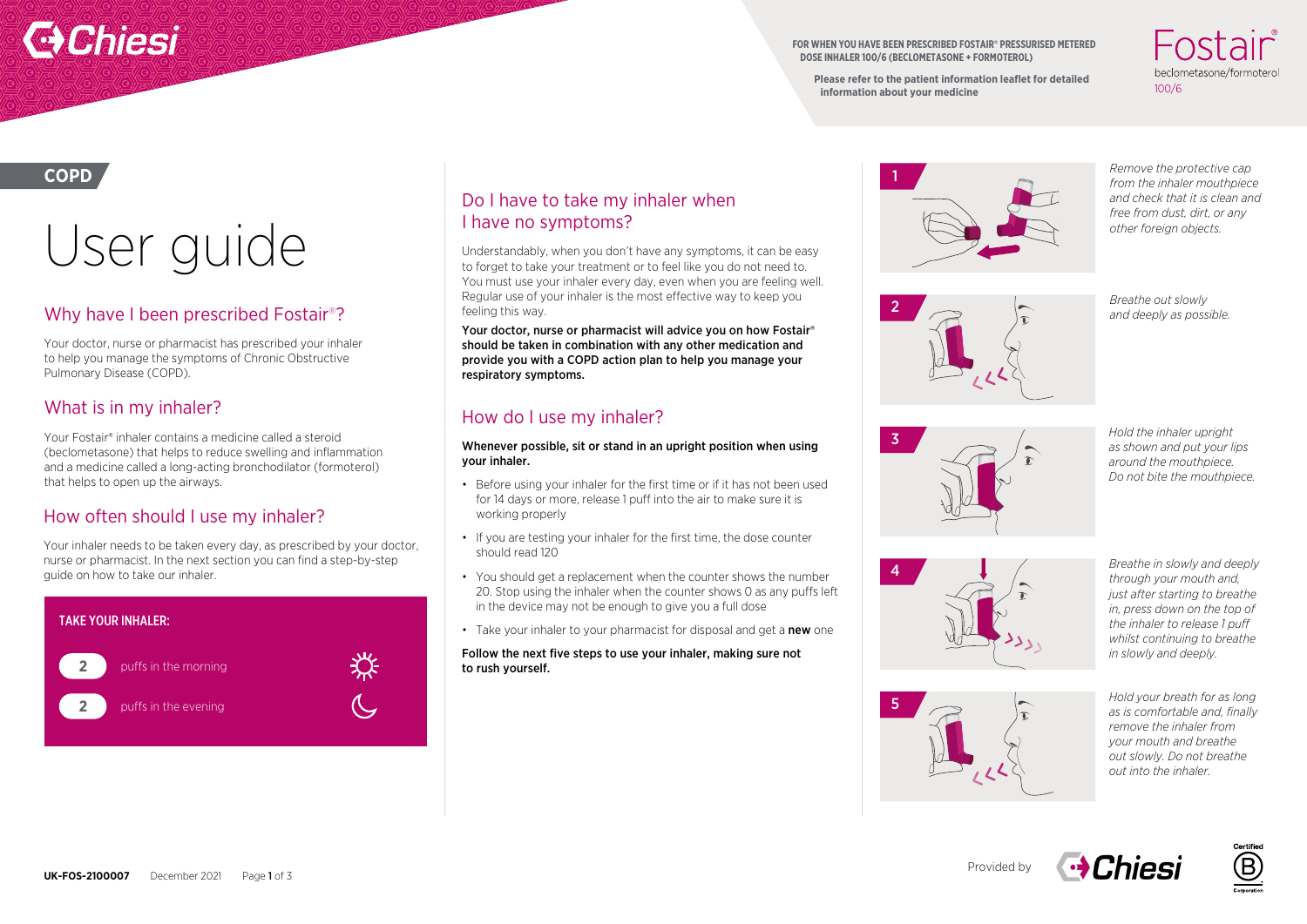# **C** Chiesi



To take a second puff, keep your inhaler in the upright position for about half a minute, then repeat steps 2 to 5.

IMPORTANT: Do not repeat steps 2 to 5 too quickly. After use, close your inhaler again with the protective cap.

# How should I use my inhaler with a spacer?

You may have prescribed a spacer, called the **AeroChamber Plus®** to be used with your inhaler. Your spacer may look like a long chamber with a mouthpiece at one end and a hole at the other where it attaches to your inhaler.

Follow the next 5 steps to use your inhaler with a spacer. Don't forget to refer to the information leaflet that comes with the **AeroChamber** Plus<sup>®</sup> spacer, or speak to your doctor, nurse or pharmacist for more information or help.

### SPACER: AEROCHAMBER PLUS®



To begin, stand or sit in a comfortable upright position.



*Remove the protective cap spacer mouthpiece.* 



*Push down on the top of the inhaler and start breathing in slowly.* 

*Keep a good seal around the spacer mouthpiece and take 5 breaths after pushing down on top of the inhaler.* 

*Slow down your breathing if you hear a whistle sound.* 



*Make sure the spacer is clear could block the flow of air.* 



*Insert your inhaler into of the spacer.* 



*Wait 30 seconds before repeating steps 4-6 as prescribed.* 



*Put the spacer mouthpiece into your mouth.*